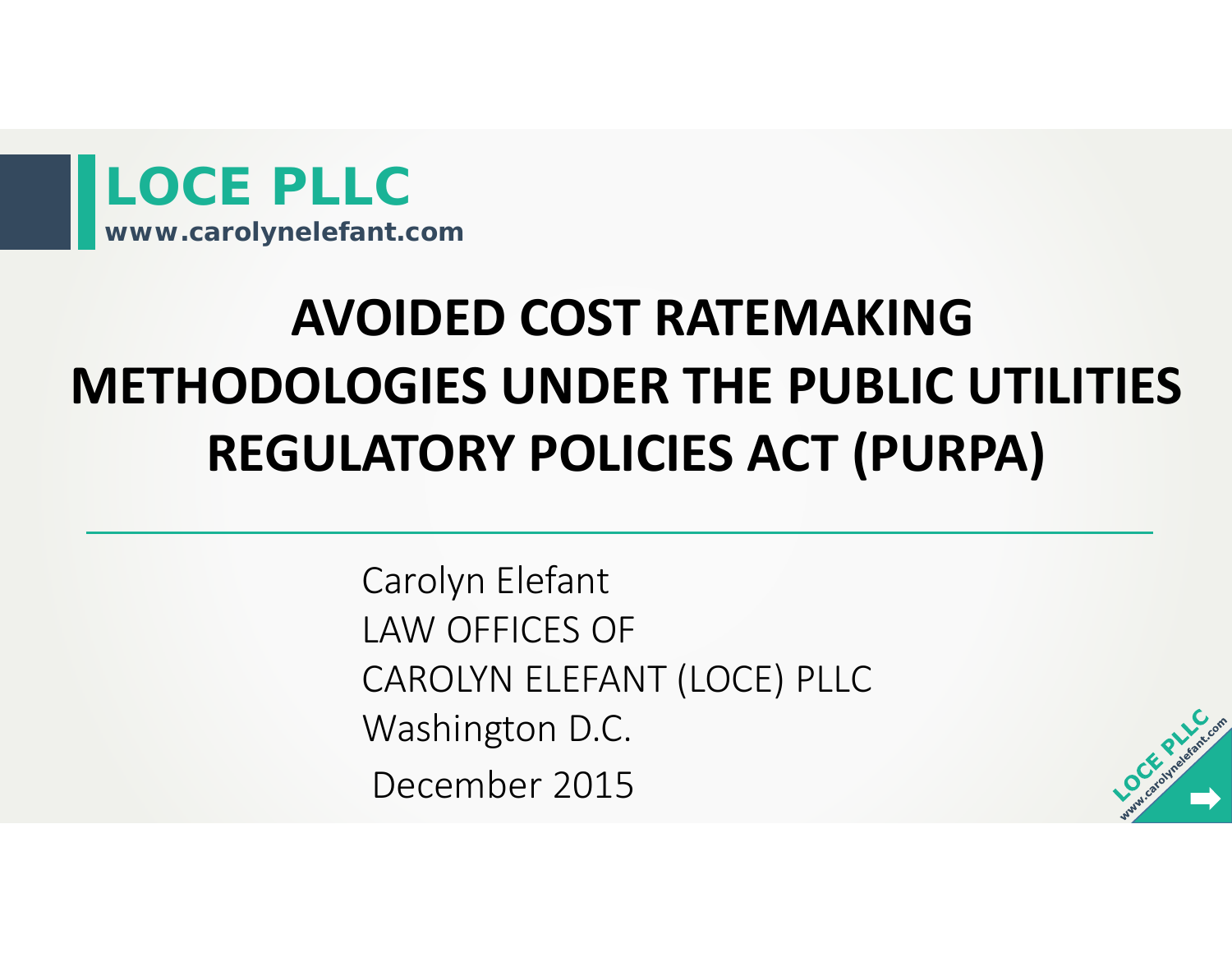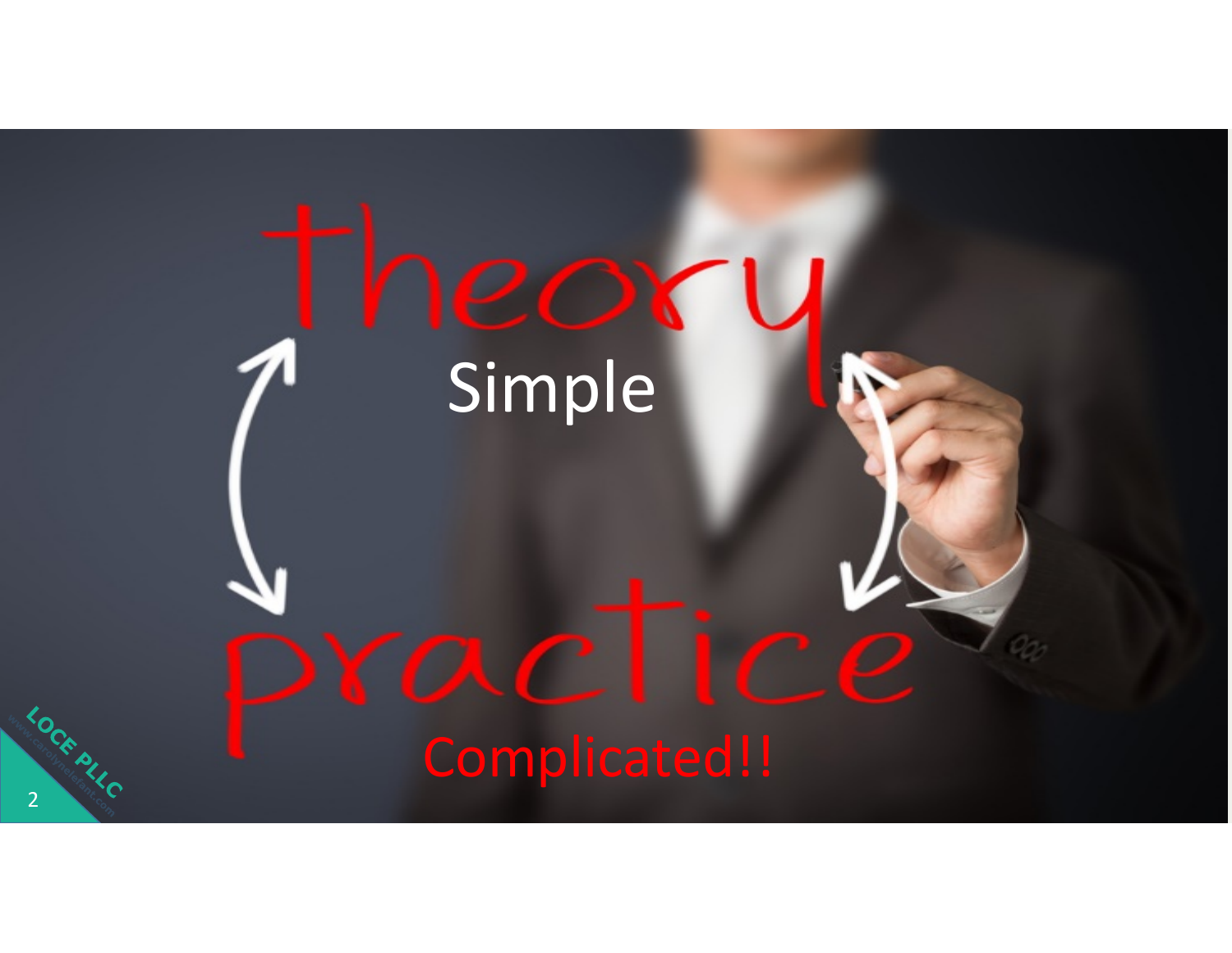

# **What is PURPA?**

(Public Utilities Regulatory Policies Act 1978)

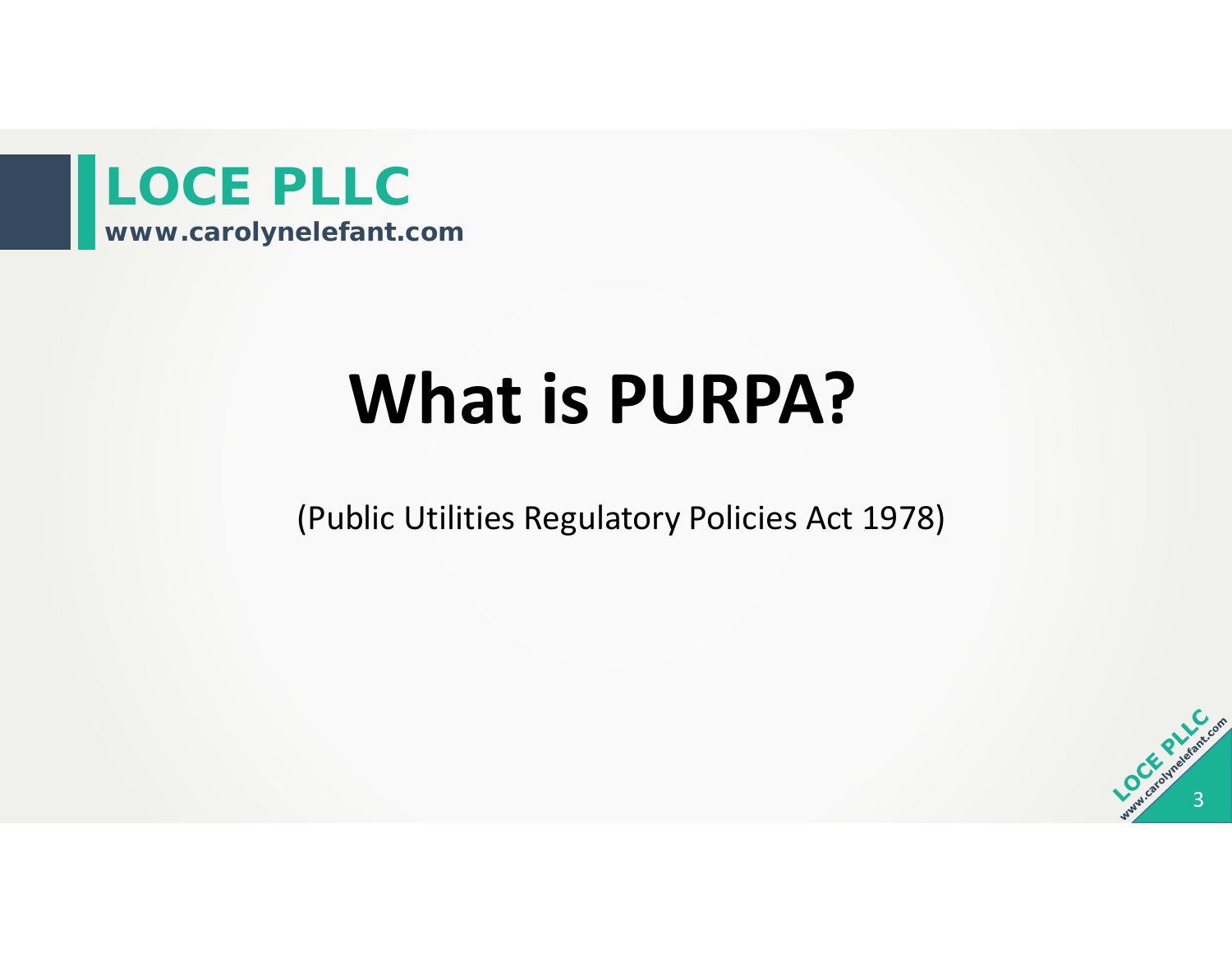

# **DUAL GOALS**

- Encourage alternative energy development by providing qualified facility (QF) status to eligible cogeneration and small renewables with rights to sell to utilities.
- Maintain ratepayer neutrality

4

www.coroun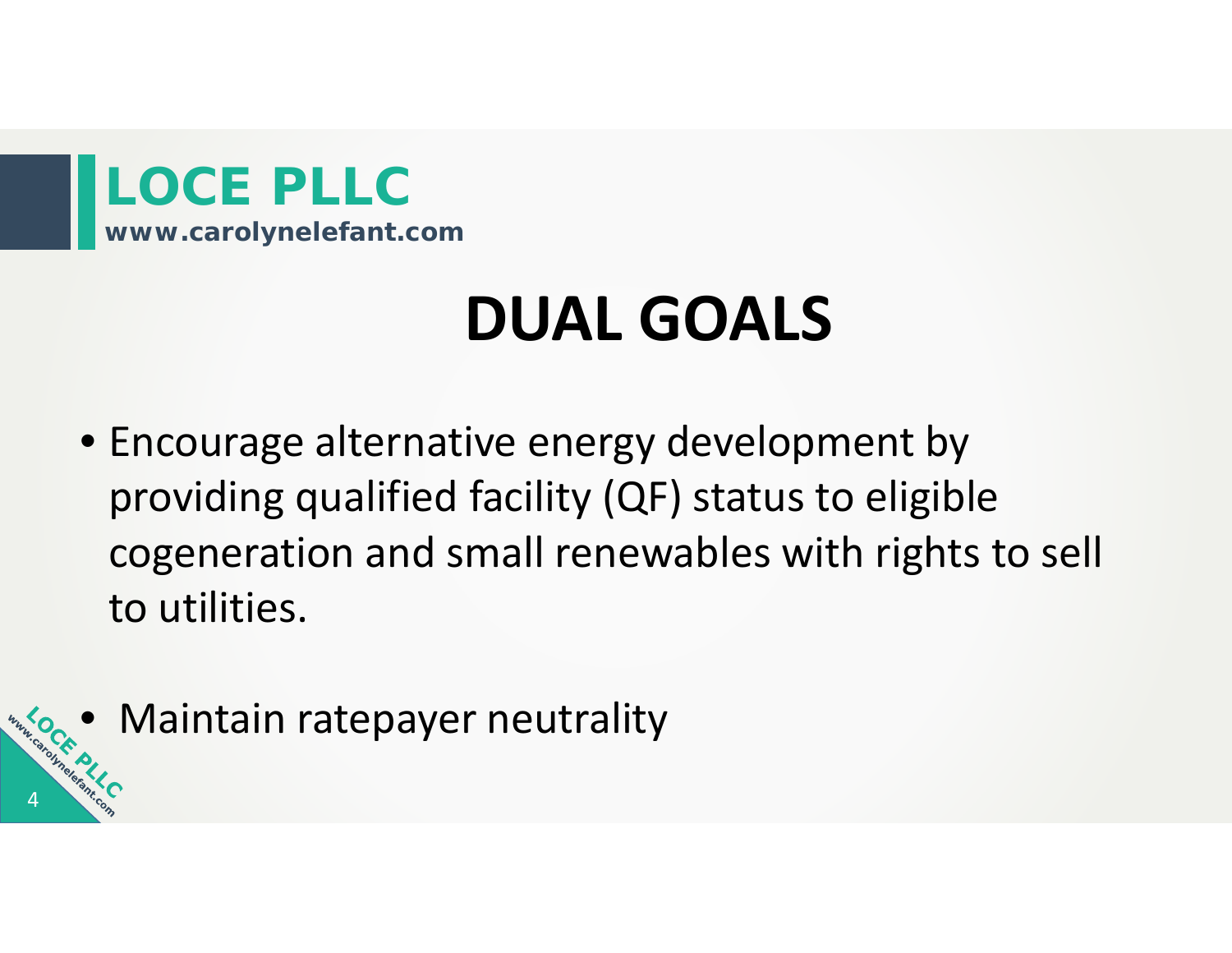**www.carolynelefant.com**

### **PURPA REQUIREMENTS**

- •Utilities have mandatory obligation to purchase power from QFs
- •**•** Avoided cost based rates
- •Just & reasonable, non‐discrimination standard applies
- $\bullet$  EPAct 2005: Allows utilities to terminate mandatory purchase obligation if QFs have non‐discriminatory access to competitive markets

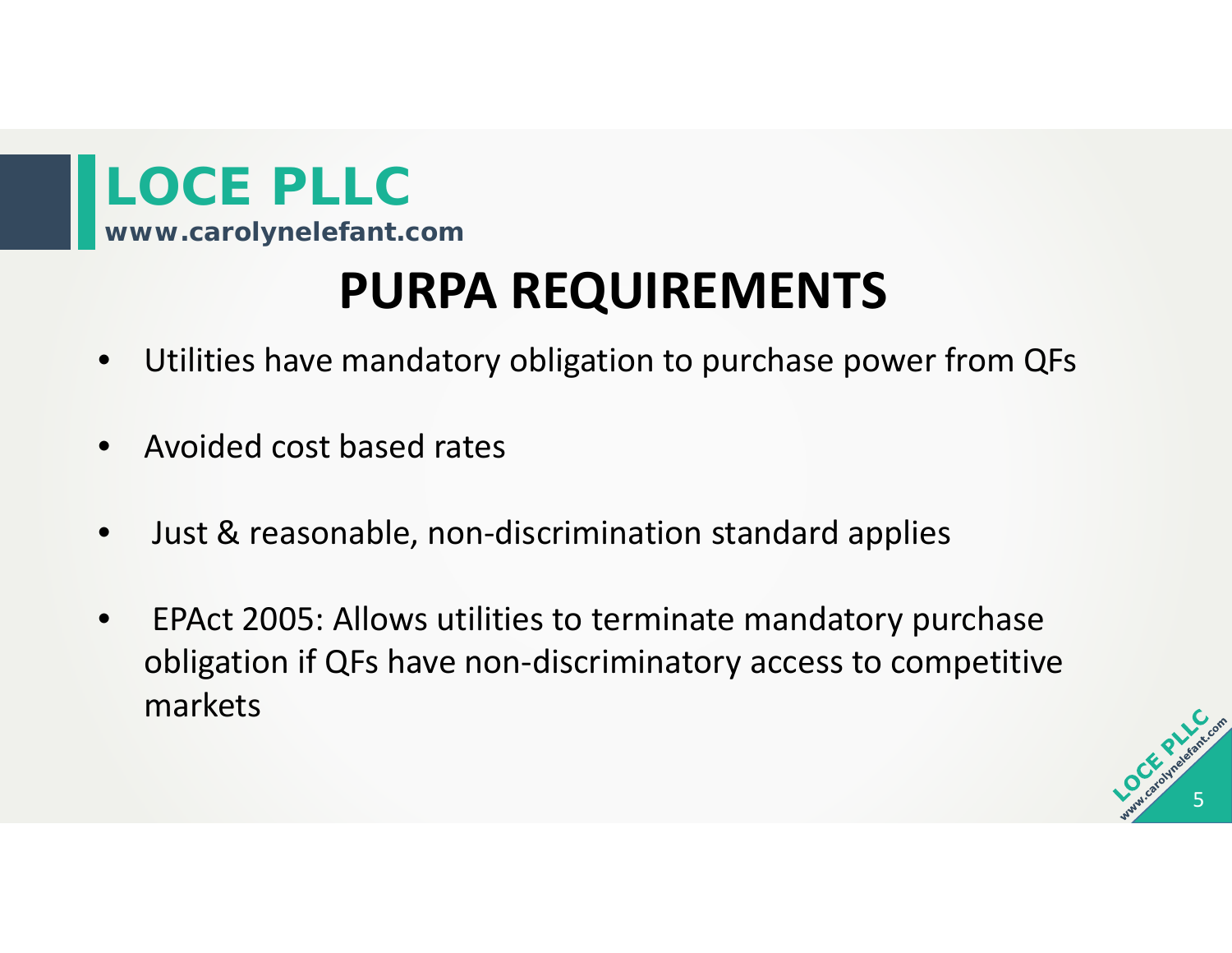**www.carolynelefant.com**

### **STATE & FEDERAL RESPONSIBILITIES**

| <b>FEDERAL/FERC</b>                                                                                                                                  | <b>STATES</b>                                                                                                                |
|------------------------------------------------------------------------------------------------------------------------------------------------------|------------------------------------------------------------------------------------------------------------------------------|
| • Rulemaking: Adopted rules to<br>establish the framework for<br>implementation of PURPA (18 CFR<br>Part 292)<br>• Enforcement: Entertains petitions | Implementation: Devise rules and<br>policies to implement PURPA within<br>parameters of PURPA and FERC<br><b>Regulations</b> |
| asserting PURPA violations by state<br>commissions and/or non-<br>jurisdictional utilities<br>• Grants/denies utility requests to                    | States control interconnect (except<br>where QFs sell to 3rd party other than<br>host utility)                               |
| terminate mandatory purchase<br>obligations                                                                                                          | Other Policies: Can resolve Qs about<br>RECs, net metering and                                                               |

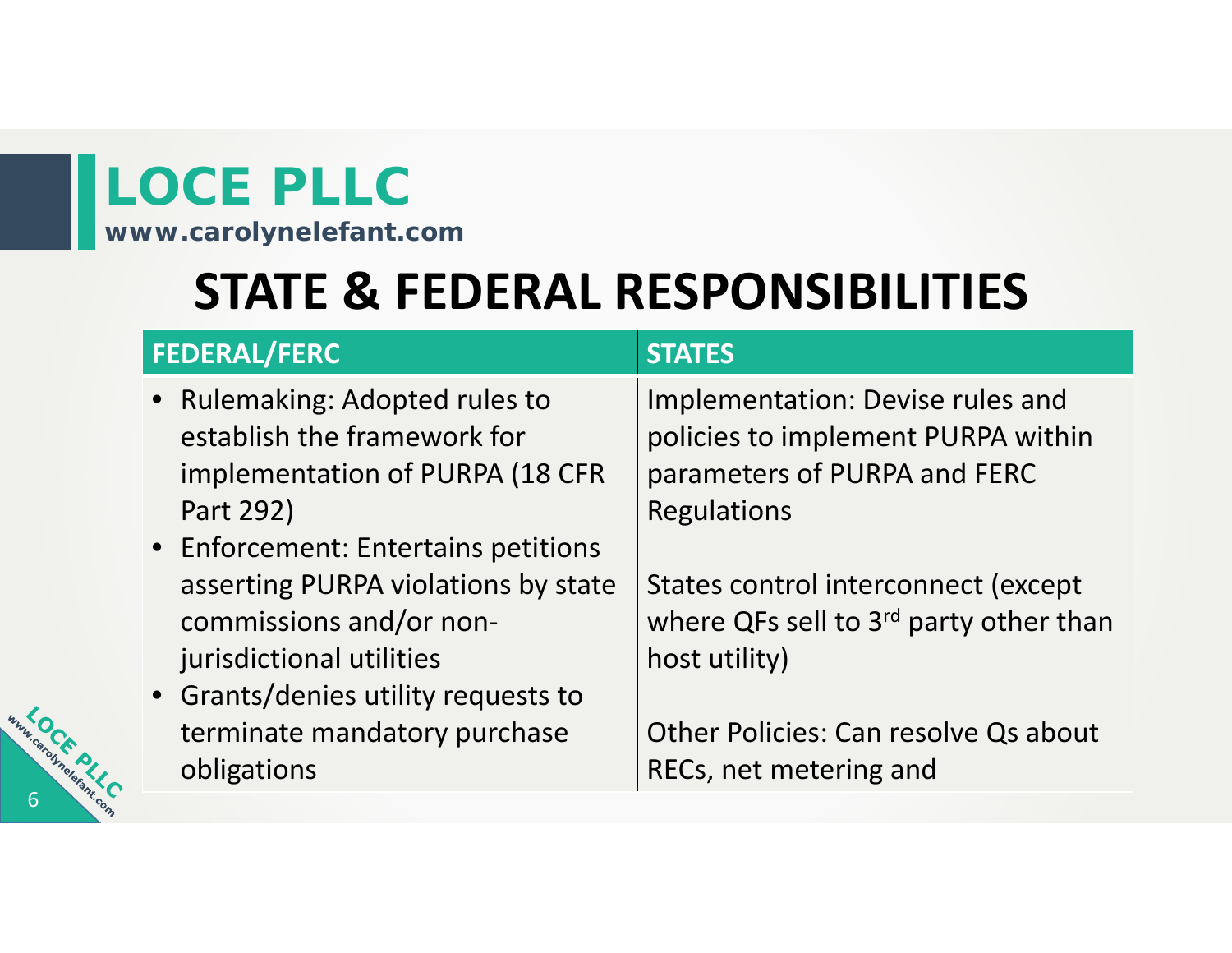### **FERC RULES (18 CFR Part 292)**

- •Define Avoided Cost
- $\bullet$  Provide that QF may choose avoided cost "at the time of delivery" or at the time <sup>a</sup> "legally enforceable obligation" (LEO) is incurred
- $\bullet$  Require <sup>a</sup> standard rate for facilities of 100 kw or less (and may establish standard rate for facilities <sup>&</sup>gt; 100 kw
- •Require Interconnection of QFs on non-discriminatory basis
- •Require companies to make avoided cost data publicly available (18 CFR 292.302)

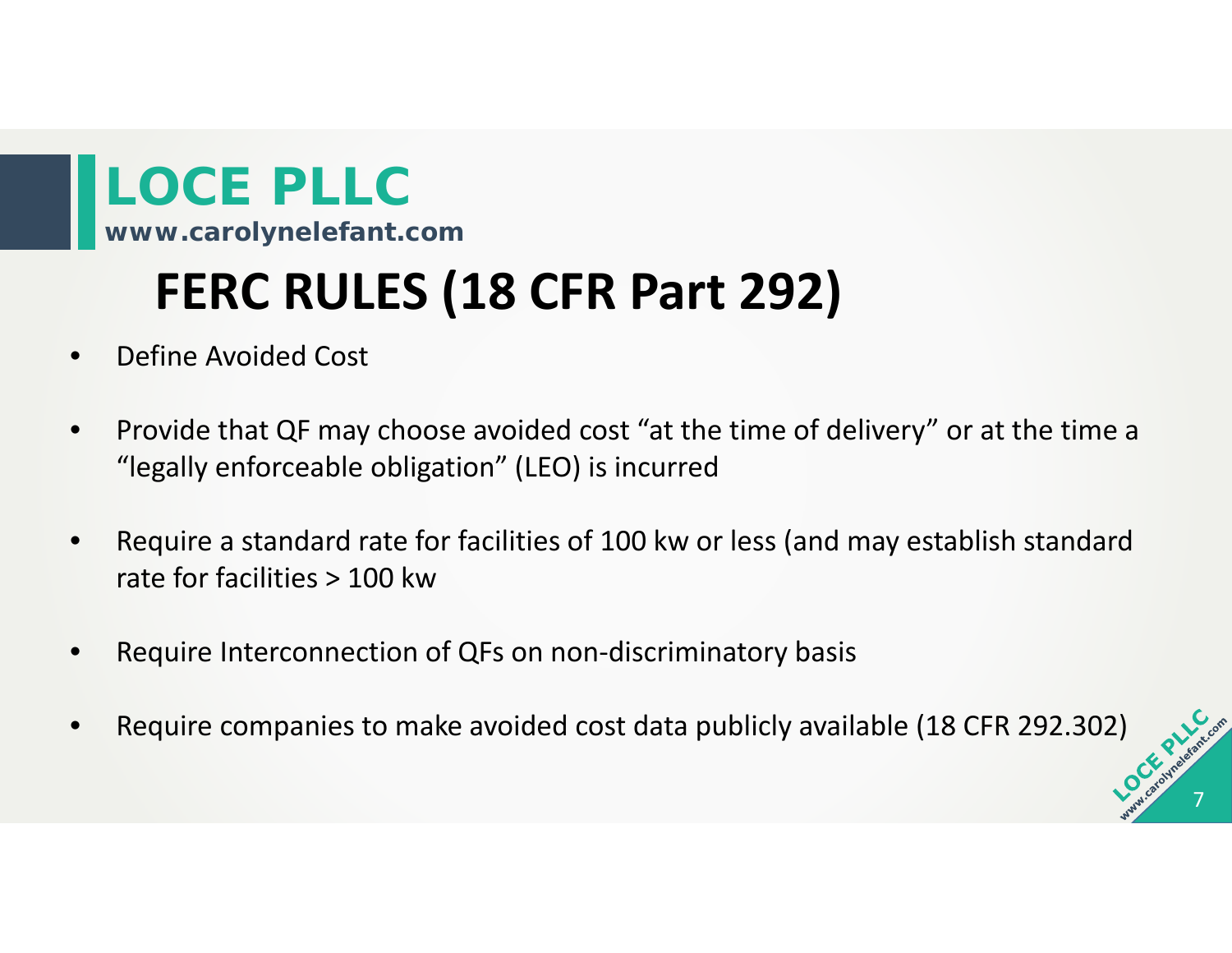### **FERC RULES: Definition of Avoided Cost**

"the incremental costs to an electric utility of electric energy or capacity or both which, but for the purchase from the qualifying facility or qualifying facilities, such utility would generate itself or purchase from another source."

(18 CFR §292.101(b)(b)

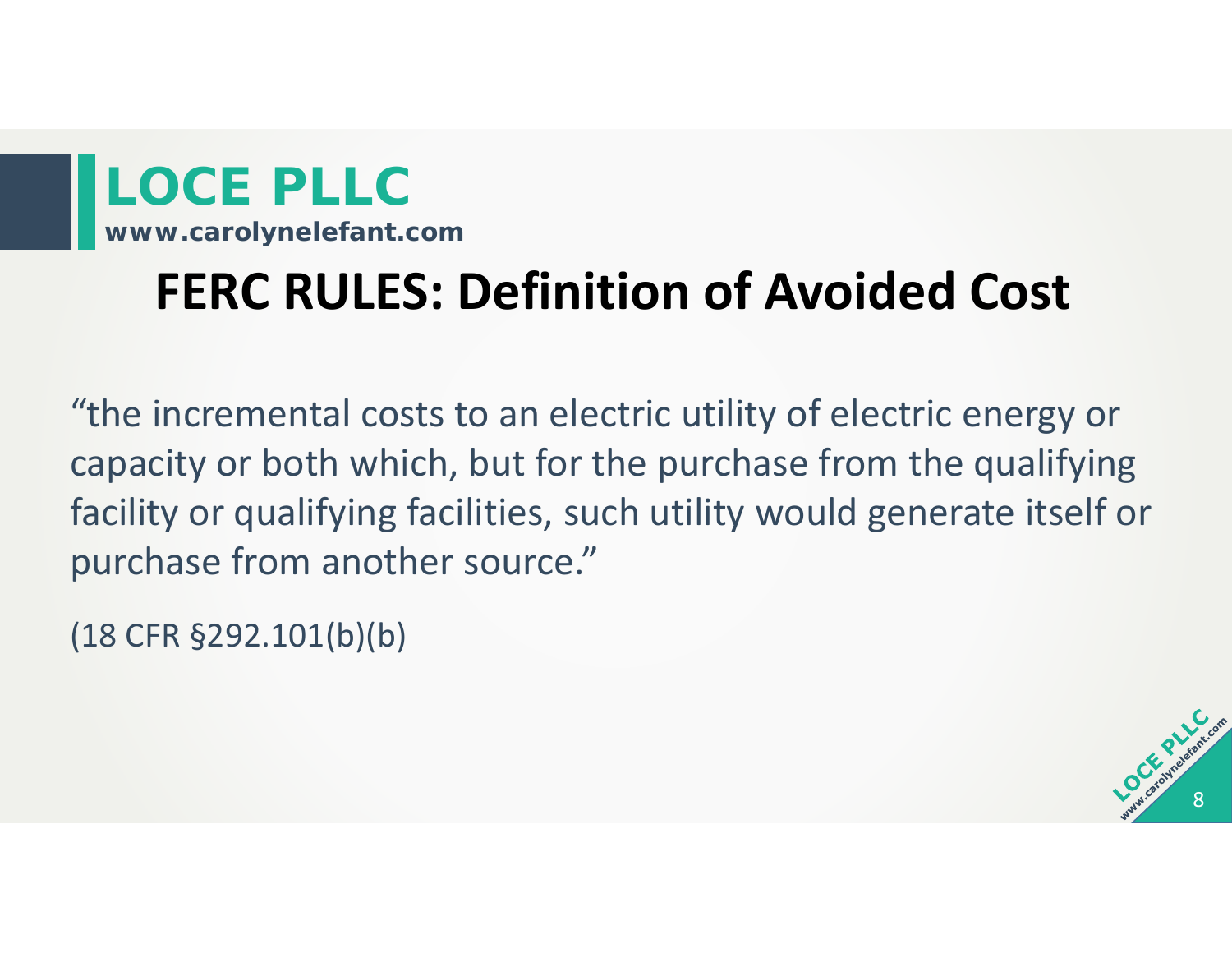**www.carolynelefant.com**

# **FERC RULES: Factors That** *May* **Be Considered In Determining Avoided Cost:**

- Availability of capacity or energy from <sup>a</sup> qualifying facility during the system daily and seasonal peak periods
- •Dispatchability and reliability
- The relationship of the availability of energy or capacity from the qualifying facility to the ability of the electric utility to avoid costs, including the deferral of capacity additions and the reduction of fossil fuel use; and
- $\bullet$  The costs or savings resulting from variations in line losses from those that would have existed in the absence of purchases from <sup>a</sup> qualifying facility, if the purchasing electric utility generated an equivalent amount of energy itself or purchased an equivalent amount of electric energy or capacity.



(18 C.F.R. §292.304(d))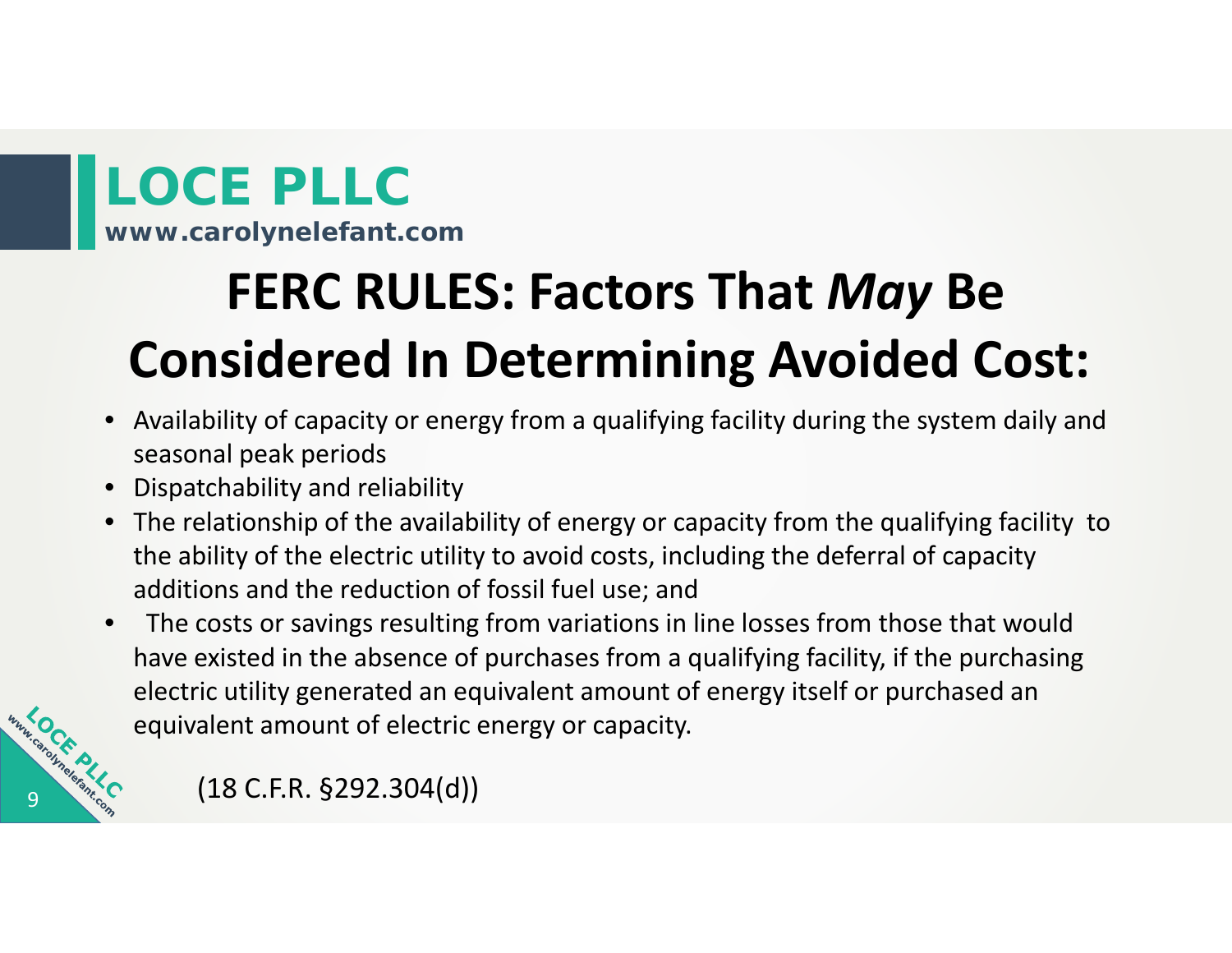### **FERC POLICIES: Other Requirements**

- States permitted to set technology‐specific avoided cost rates
- Avoided costs may reflect verifiable avoided environmental compliance costs
- Avoided costs do NOT include value of renewable energy credits (which are distinct from capacity and energy); absent contractual provision, states decide whether QFs or utilities own RECs.

Sources: *Southern California Edison v. FERC*, 133 FERC ¶ 61,059 (2010); *American Ref Fuel*, 105 FERC ¶ 61,004, (2003)

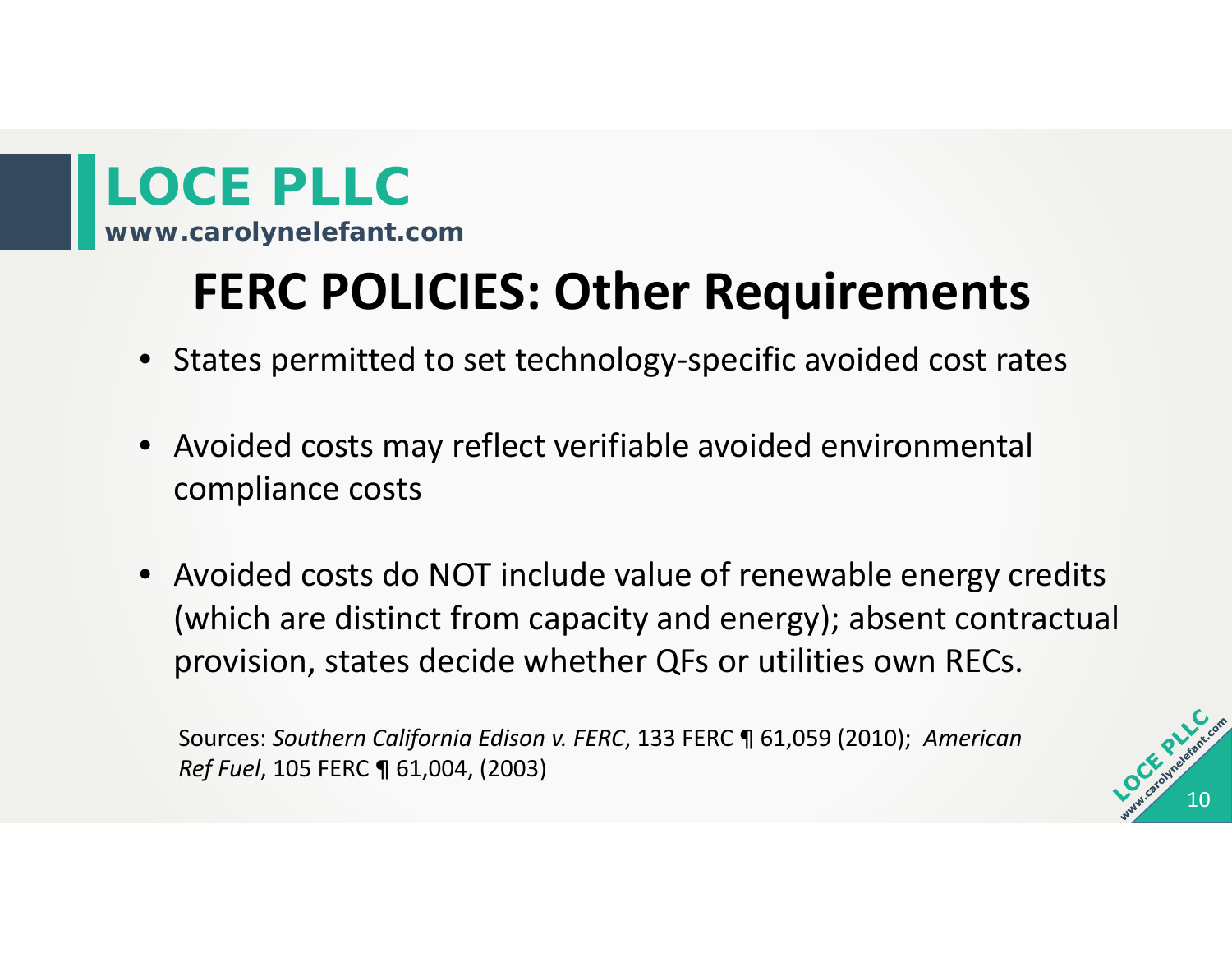**www.carolynelefant.com**

### **FERC POLICIES: Other Requirements**

#### **Net Metering**

- When QF is involved in net metering, no sale deemed to take place when power is sent back and "netted" against final bill
- \*When power produced exceeds total bill, rates paid may not exceed avoided cost.

#### **Full Requirements:**

11

• Full requirements customers must still purchase from QF; avoided cost is deemed to be avoided cost of supplier.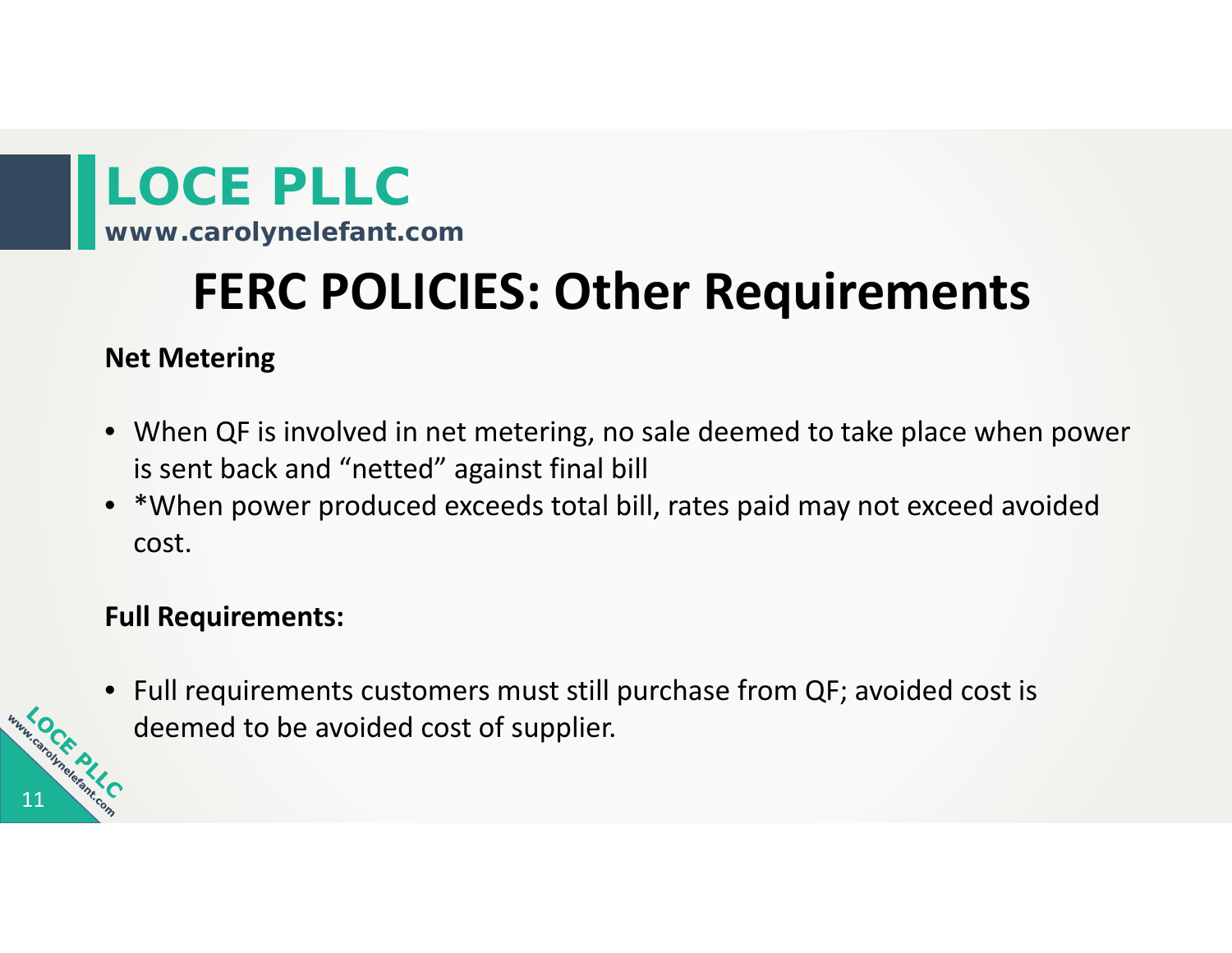**www.carolynelefant.com**

### **Common Avoided Cost Methodologies**

- $\bullet$  **Proxy Unit Methodology:** Assumes that the utility is avoiding building <sup>a</sup> proxy generating unit itself by utilizing the QF's power. The fixed costs of this hypothetical proxy unit set the avoided capacity cost and the variable costs set the energy payment.
- $\bullet$  **Peaker Unit Methodology** which assumes that <sup>a</sup> OF allows the utility to avoid paying for <sup>a</sup> marginal generating unit on its system, usually <sup>a</sup> combustion turbine. The capacity payment is based on the fixed costs of the utility's least cost peaker unit and the energy payments are forecast payments for <sup>a</sup> peaker unit over the lifetime of the contract.
- **Differential Revenue Requirement** Calculates the difference in cost for <sup>a</sup> utility with and without the QF contribution to generating capacity.
- **IRP Based Avoided Cost Methodology** Relies on state integrated resource planning to predict future needs and costs that will be avoided by QF generation; based on IRP, may then apply proxy, DRR or other methodologies.
- $\bullet$  **Market Based Pricing:** QFs with access to competitive markets receive energy and capacity payments at market rates.
- $\bullet$  **Competitive Bidding** Allows states to utilize open, bidding processes. The winning bids are regarded as equivalent to the utility's avoided cost.

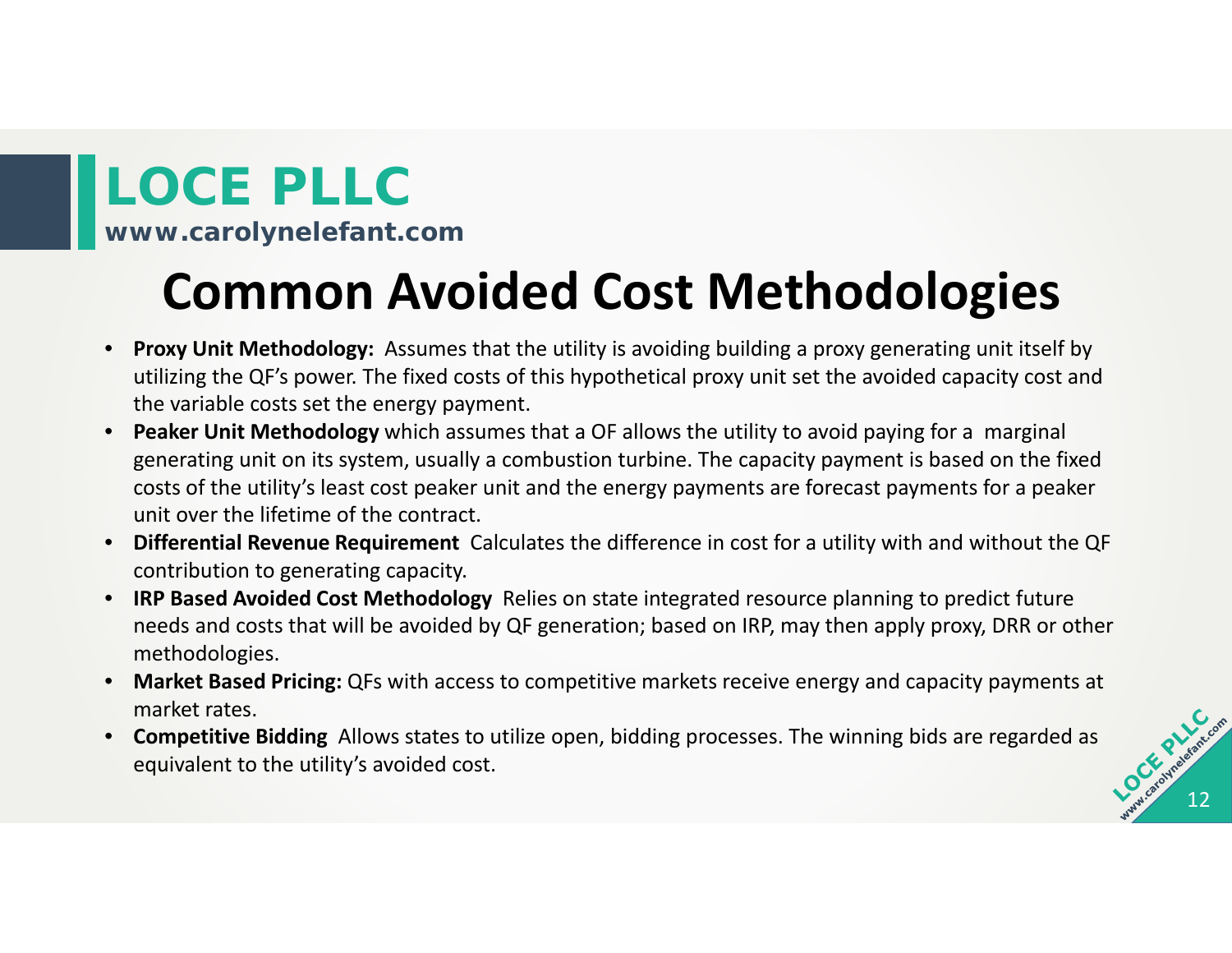**www.carolynelefant.com**

### **Table Comparison**

#### Table 01: Challenges of Different Costing Methodologies

| <b>Challenges</b>                                   |  |
|-----------------------------------------------------|--|
| May overstate costs                                 |  |
| Heavily depends on which proxy selected             |  |
| Not always sufficient to finance QFs                |  |
| Not transparent; complex                            |  |
| Short term - always assumes QF is marginal resource |  |
| Not always high enough to incentivize QF            |  |
| development                                         |  |
| Complicated for QFs and rates not high enough to    |  |
| incentivize QF development                          |  |
|                                                     |  |

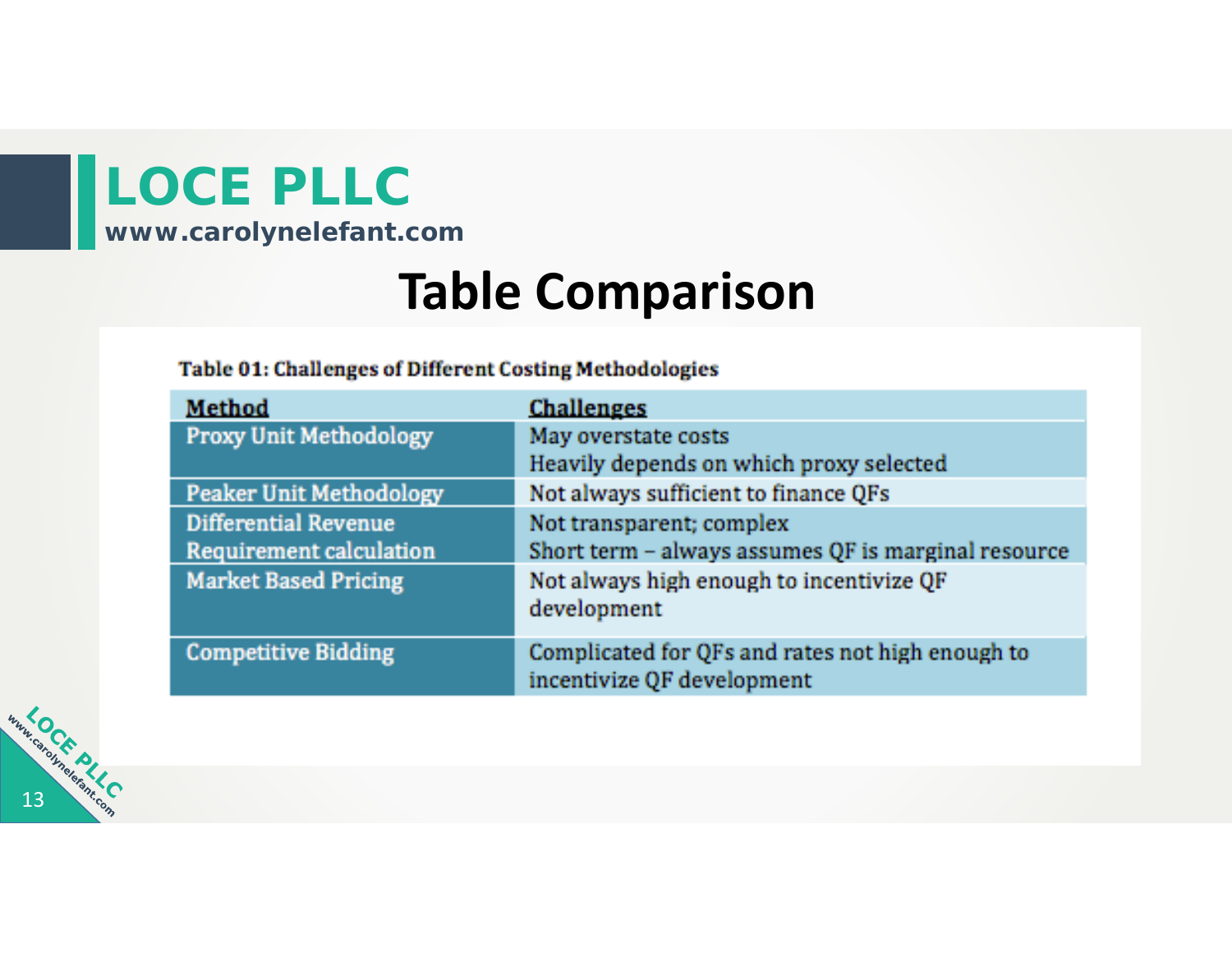**www.carolynelefant.com**

### **Other Issues Impacting QFs**

- $\bullet$  Termination of mandatory purchase obligation – most have been terminated in organized markets for QFs <sup>&</sup>gt; 20 MW, but FERC has rejected efforts to terminate for <sup>&</sup>lt; 20 MW
- LEO (legally enforceable obligation) States define LEO but must be consistent with PURPA. FERC holds that an LEO does not require formation of a contract (contrast Idaho, rejecting QF contracts that had not been executed *Murphy Flat*



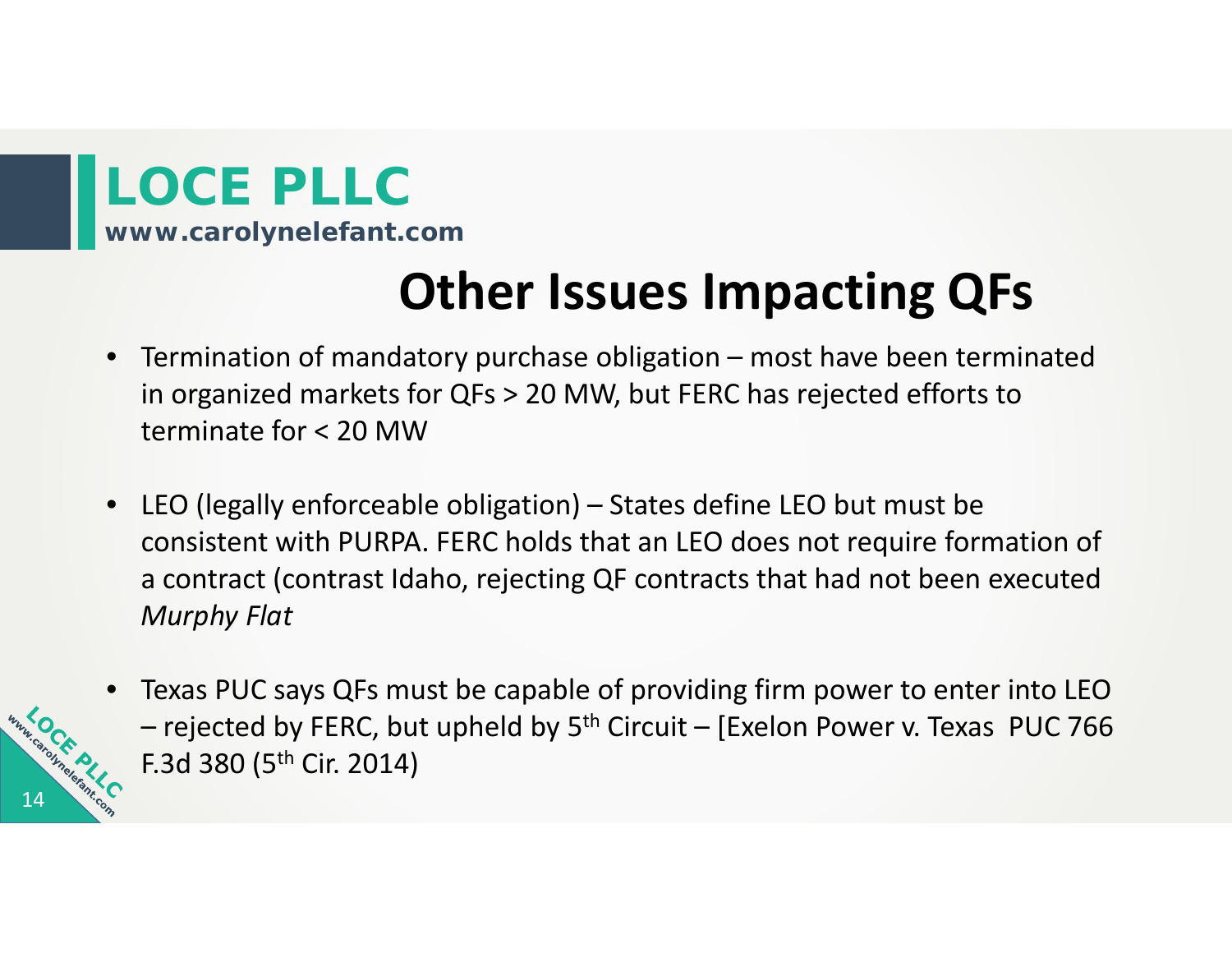# **SAMPLING OF STATE PURPA POLICIES**

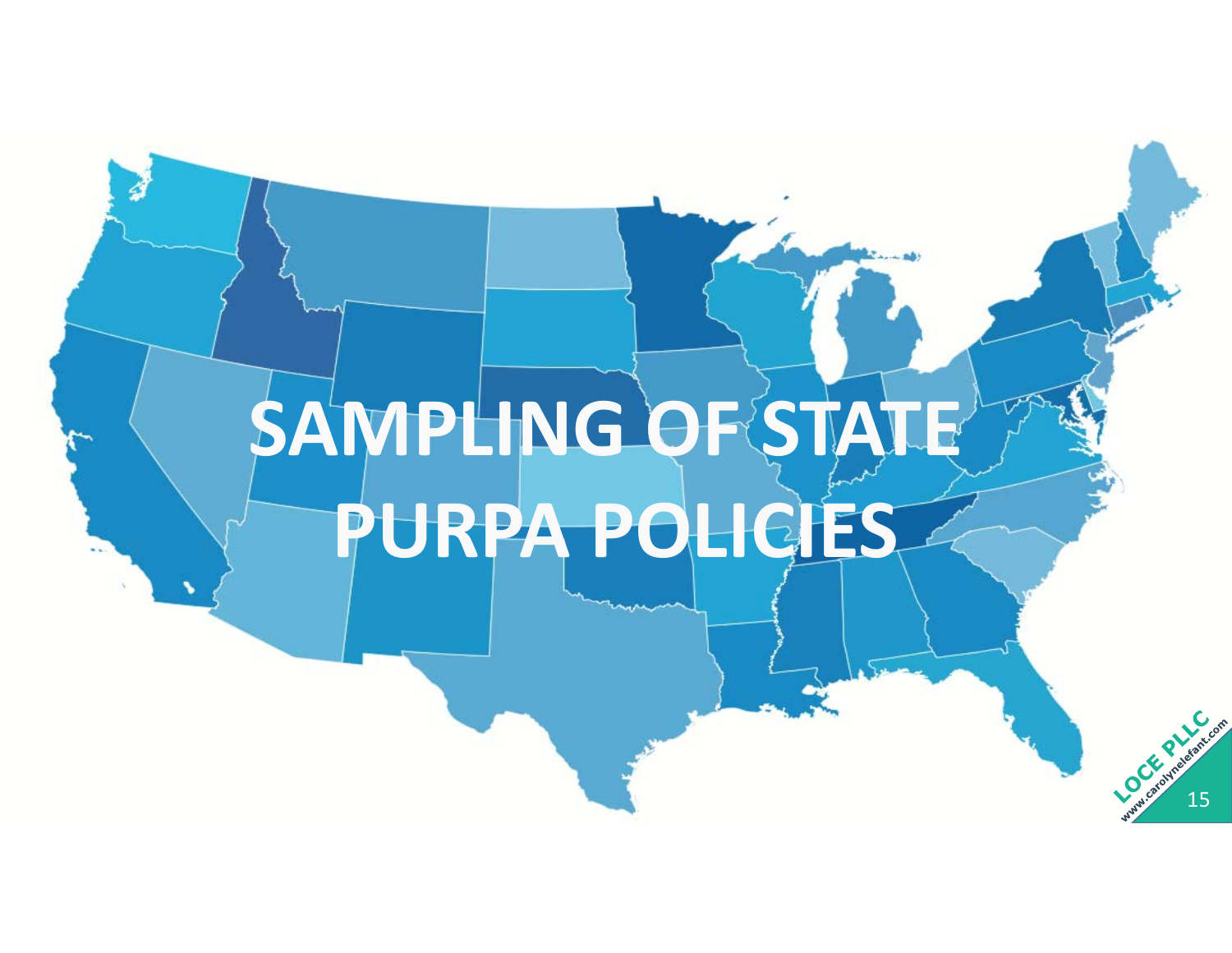

### **Market Rates**

- Most utilities in competitive organized markets have successfully terminated mandatory purchase obligation over 20 MW.
- Most others based avoided costs on market prices (Massachusetts, by statute) Other examples:
- Louisiana PSC approved Entergy proposal to based avoided costs on sales into MISO (2014 La PUC LEXIS 2)
- California (bases short run avoided cost in part on CAISO nodal prices, administratively determined heat rate and time of use factors). (2013 Cal LEXIS 477)

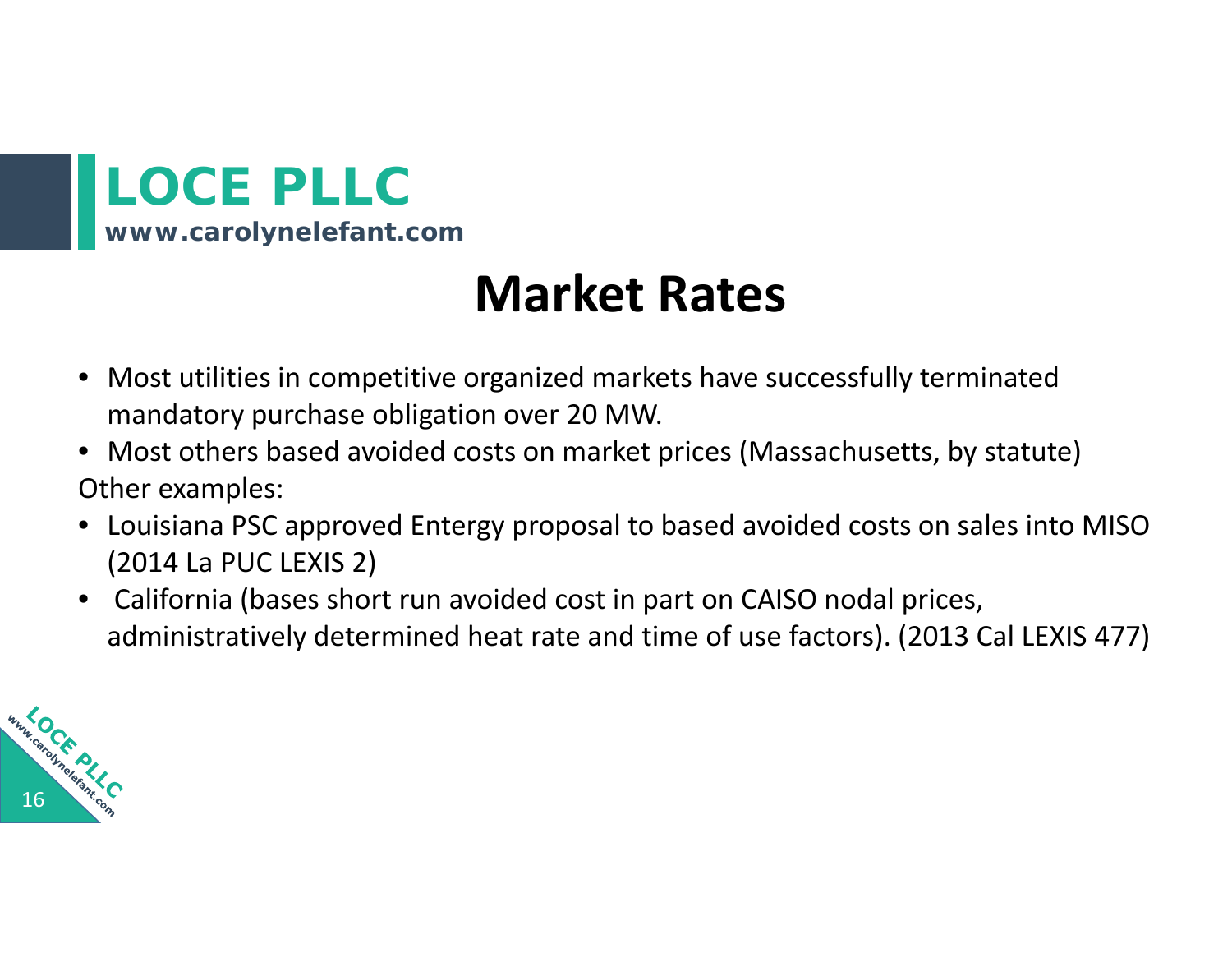### **North Carolina ‐ Multiple Approaches**

- Bi‐ennial proceedings to set avoided cost
- Each utility proposes avoided cost
	- Adopted DRR methodology
	- Market rates based on rates for capacity/energy sales to PJM
	- peaker approach
- Utilities required to offer long‐term levelized rates for certain renewable QFs selling 5 MW or less of capacity and all QFs 3 MW or less of capacity.

Source: *Biennial Rate Determination*, 2014 NC PUC LEXIS 118 (2014).

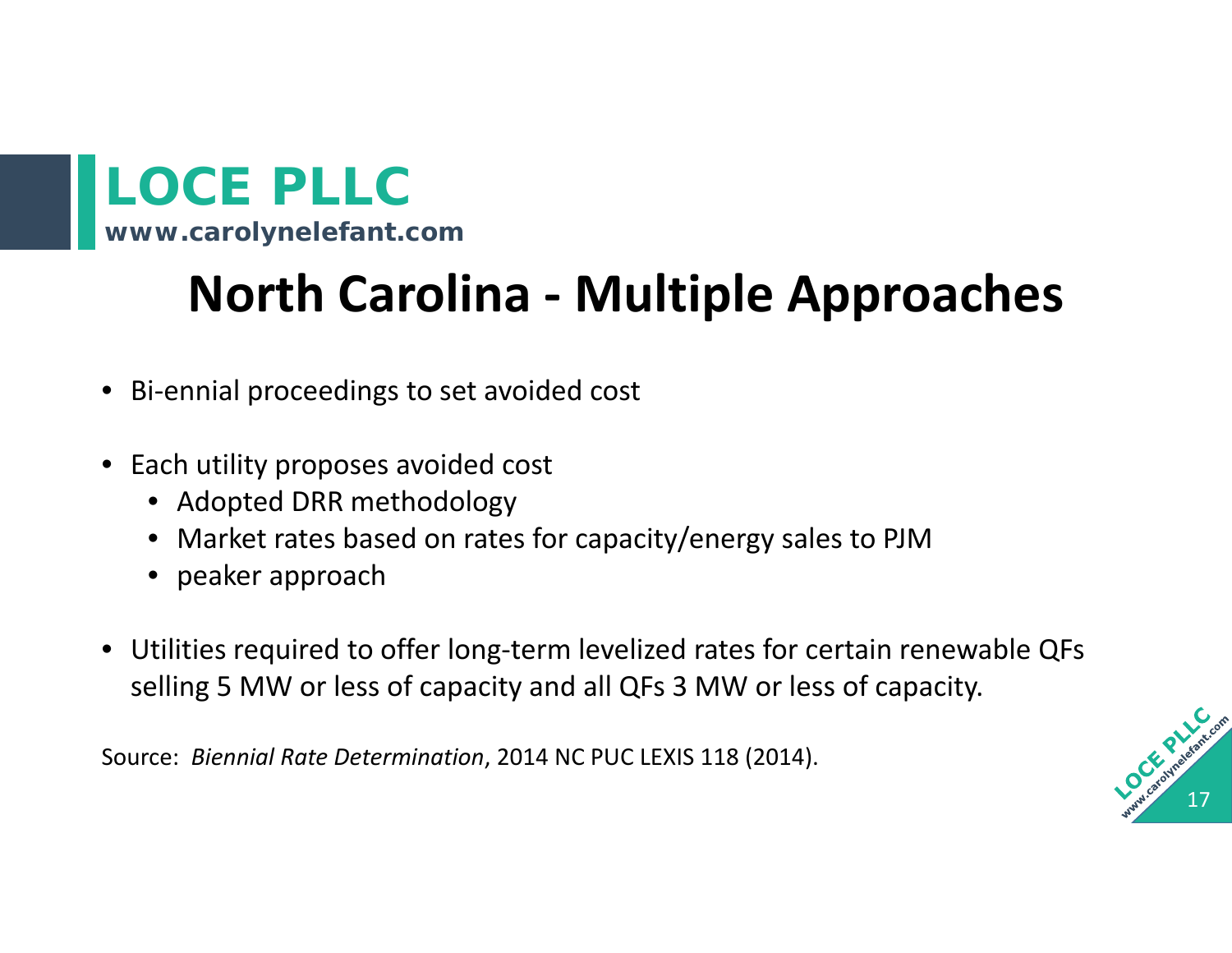### **Montana ‐ Elimination of Technology Specific QF Rate**

- $\bullet$  Proxy‐based QF rates based on market combined cycle gas plant (previously used coal plant)
- $\bullet$  Originally Montana PSC had approved utility's wind‐only avoided cost option when planning showed utility planned to add wind. With no evidence of intent to add wind, PSC says no need for wind‐only option.

Source: *Northwest Application for Approval of Avoided Cost*, 293 PUC 368 (2011).

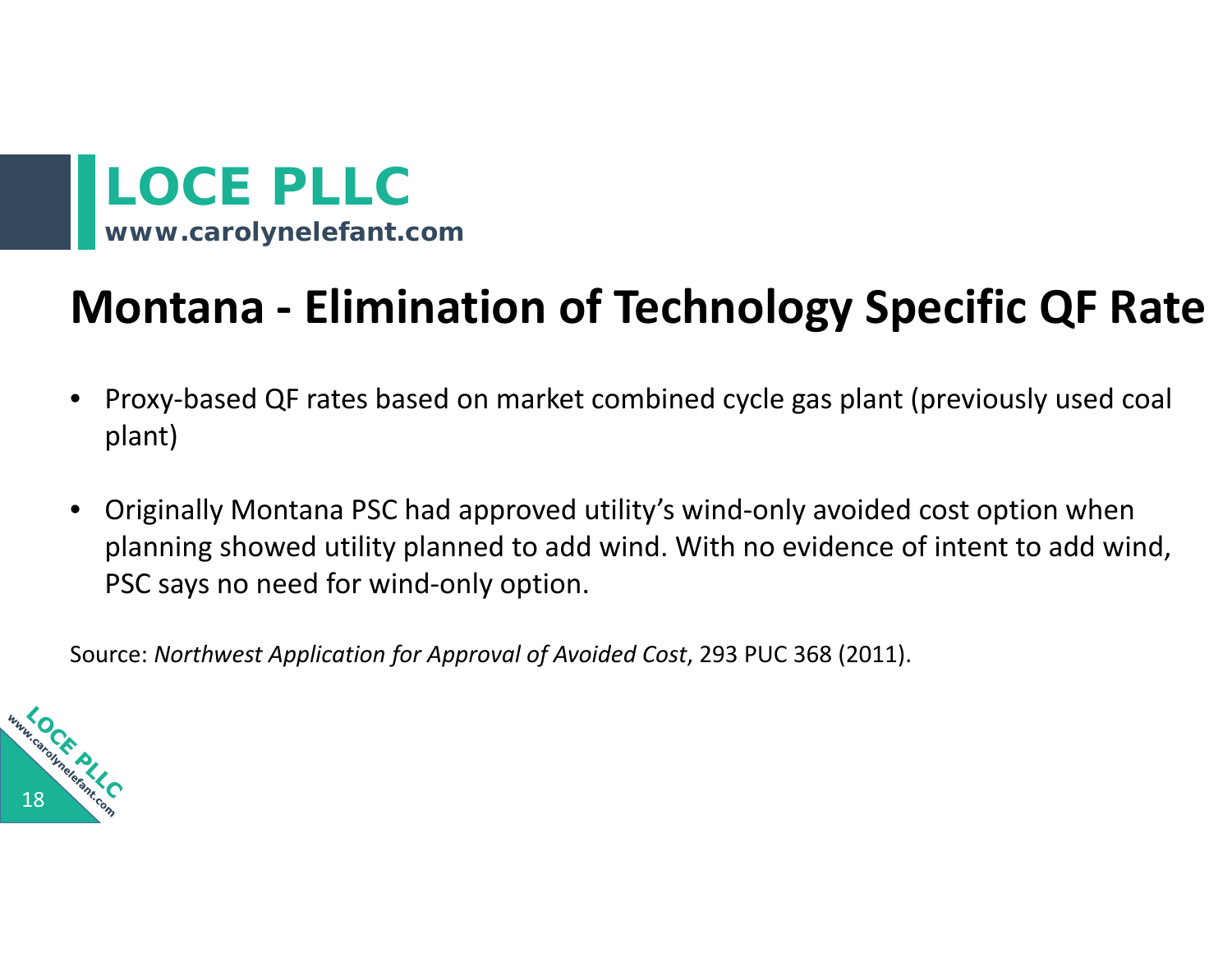

### **Utah**

- $\bullet$  Uses DRR methodology for QFs and renewables for capacity by figuring out contribution of ash to capacity needs and establishing payments.
- •
- •Partial displacement DRR used for variable energy
- • Utah rejects costs for carbon compliance or "hedging value" of long term QF contracts since these costs were not identified in utility IRP.

Source: 2013 Utah PUC LEXIS 110

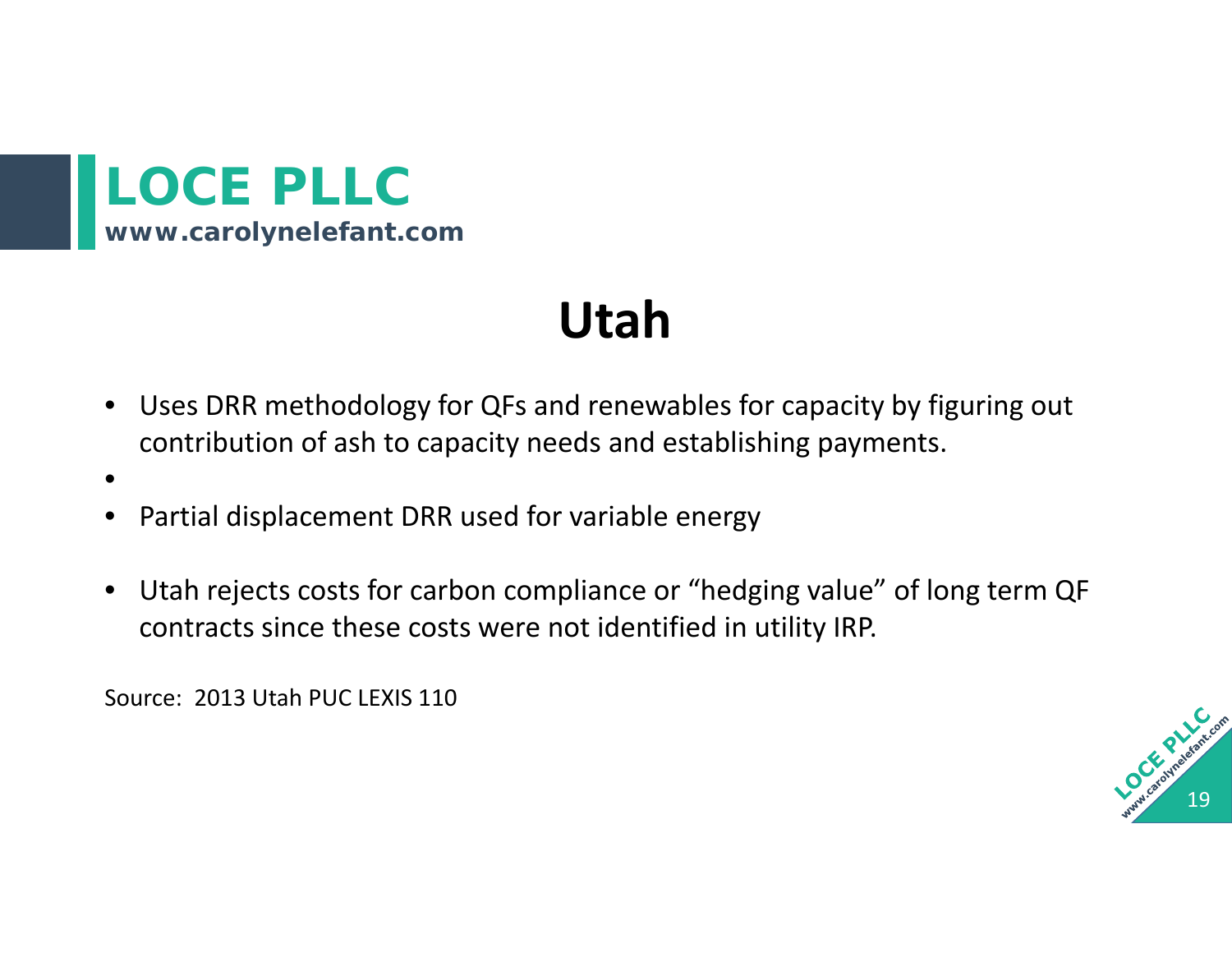

20

### **Idaho**

- $\bullet$  Continues to use surrogate avoided resource (combined cycle combustion turbine) for standard offer rates of 100 kw
- $\bullet$  Uses IRP methodology with simple cycle combustion turbine as basis for computing value
- $\bullet$  Capacity and energy charges computed separately with no no obligation to purchase if capacity is 0.
- www.carchi Seeking to reduce standard contract terms from 20 years to 5 years • $\,$ Source: 2012 Ida. PUC LEXIS 217 (Ida. PUC 2012)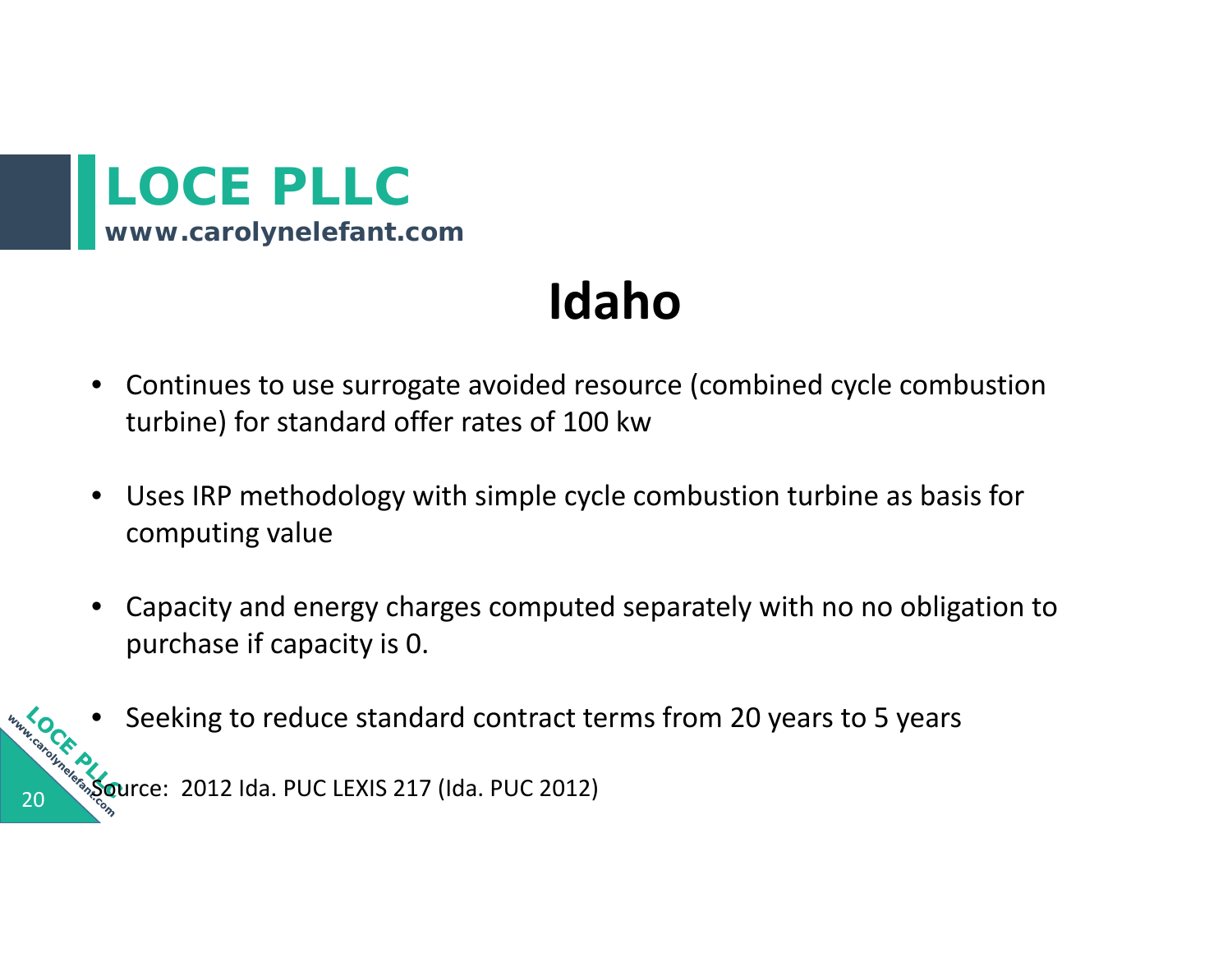

21

### **Vermont**

In Vermont, this federal mandate is implemented by Board Rule 4.100. One unique feature of Vermont's implementation of PURPA is that each Vermont utility's obligation to purchase electricity generated by qualifying facilities is fulfilled by an entity known as the "Purchasing Agent," which purchases power on behalf of all Vermont utilities. n8 The power is then allocated to each utility on a pro rata basis by the Purchasing Agent. Under Rule 4.100, the avoided costs of the Vermont composite system are determined administratively, with the Department filing proposed rate schedules that are reviewed and ultimately approved by the Board. The most [\*5] recent proceeding to set rates under Rule 4.100 concluded with the Board approving rates in February of 2015.

2015 rates start from market based capacity and energy (NE ISO methodology) but allow QFs to keep www.carouner.p RECs and account for line loss savings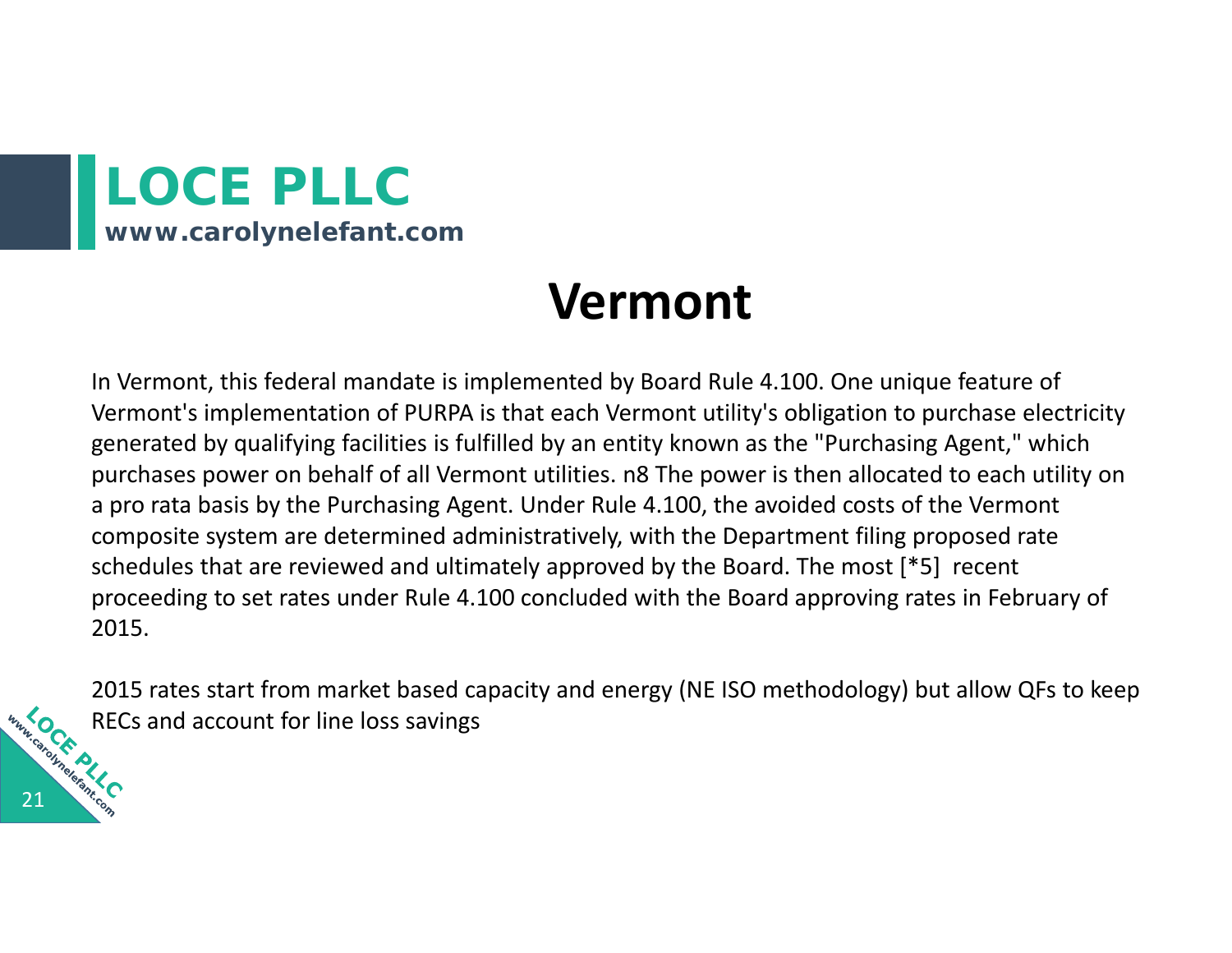

### **Oregon**

Recently updated standard Ks for QFs 10 MW or less

Utilities determine their own avoided costs – tied to needs in IRP – use various mechanisms

Disputes over integration cost of wind (different from interconnection costs – relate to contingency reserves and back up power)

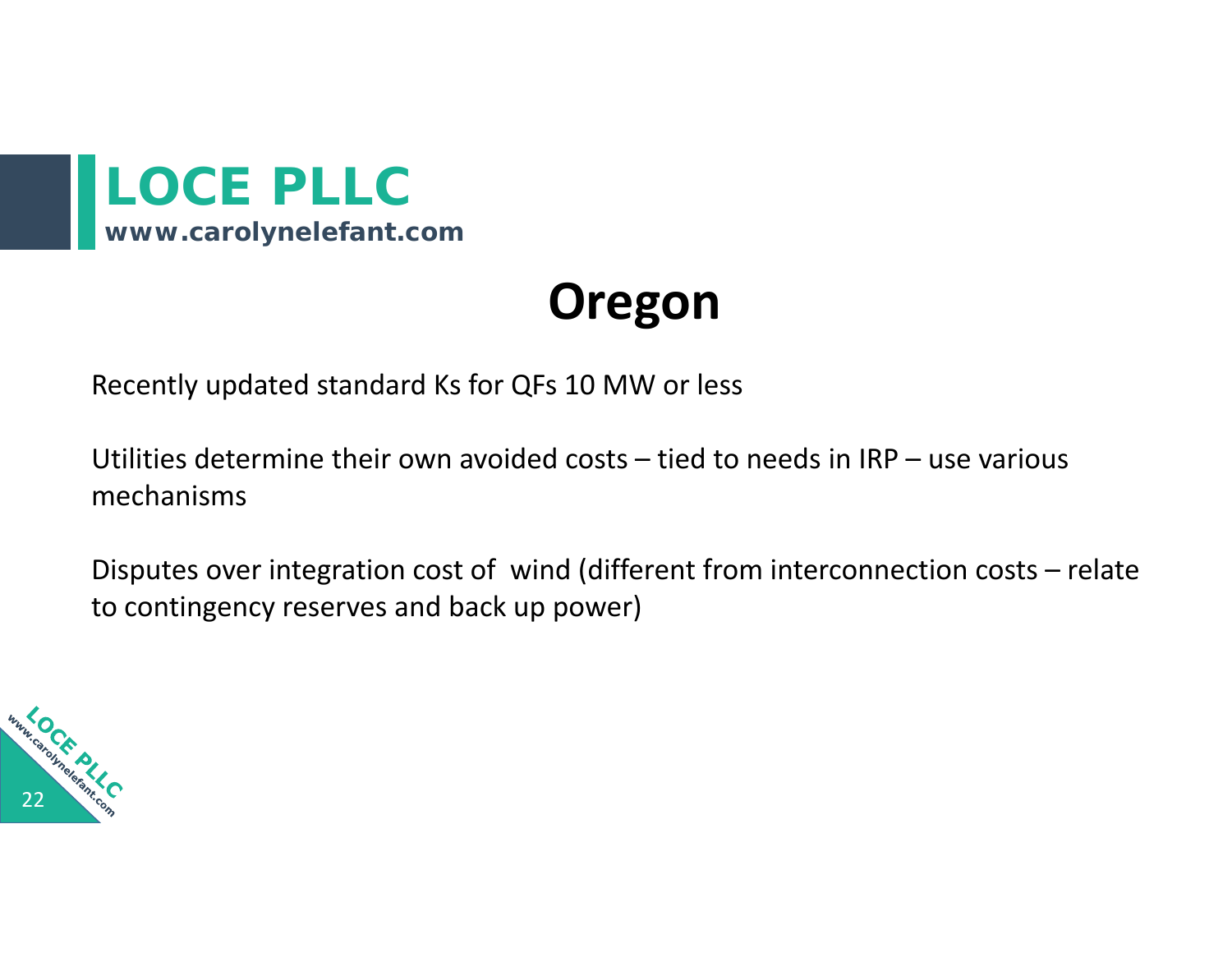**www.carolynelefant.com**

### **Idaho ‐ Integration Charges**

|                                                          |       | <b>Idaho Power Company</b>                                                                                                 | <b>Avista Corporation</b>                                                                                                  | <b>PacifiCorp</b>                                                                                                          |
|----------------------------------------------------------|-------|----------------------------------------------------------------------------------------------------------------------------|----------------------------------------------------------------------------------------------------------------------------|----------------------------------------------------------------------------------------------------------------------------|
| <b>Total Average Load (MW)</b>                           |       | 1,680                                                                                                                      | 1,096                                                                                                                      | 9,431 (peak load for 2011)                                                                                                 |
| <b>Total Generation</b><br>Capacity (MW)                 |       | 3,276                                                                                                                      | 1,791                                                                                                                      | 10,597                                                                                                                     |
| <b>Variable</b>                                          | Wind  | 499                                                                                                                        | 35                                                                                                                         | 2,135                                                                                                                      |
| Generation                                               | Solar | 0                                                                                                                          |                                                                                                                            |                                                                                                                            |
| Capacity (MW)                                            | Total | 499                                                                                                                        | 35                                                                                                                         | 2,144                                                                                                                      |
| <b>Percent of Variable</b><br><b>Generation Exported</b> |       | Unknown, but assumed to equal 0%"                                                                                          | Unknown, but assumed to equal 0%"                                                                                          | Unknown, but assumed to be small                                                                                           |
| <b>Amount of Variable</b><br><b>Integration Charge</b>   |       | 8% of the published avoided-cost rate for<br>wind qualifying facilities (QFs) under<br>PURPA (capped at \$6.50/MWh).       | 7% of the published avoided-cost rate for<br>wind qualifying facilities under PURPA<br>(capped at \$6.50/MWh).             | \$6.50/MWh                                                                                                                 |
| <b>Charge Assessed on</b>                                |       | <b>QF Wind Generators</b>                                                                                                  | <b>QF Wind Generators</b>                                                                                                  | <b>QF Wind Generators</b>                                                                                                  |
| <b>Status of Charge</b>                                  |       | In effect since February 2008. Original<br>eligibility cap of 10 MW was reduced to<br>100 kW, effective December 14, 2010. | In effect since February 2008. Original<br>eligibility cap of 10 MW was reduced to<br>100 kW, effective December 14, 2010. | In effect since February 2008. Original<br>eligibility cap of 10 MW was reduced to<br>100 kW, effective December 14, 2010. |

Source: NREL Integration Report (2013), online at http://www.nrel.gov/docs/fy13osti/57583.pdf

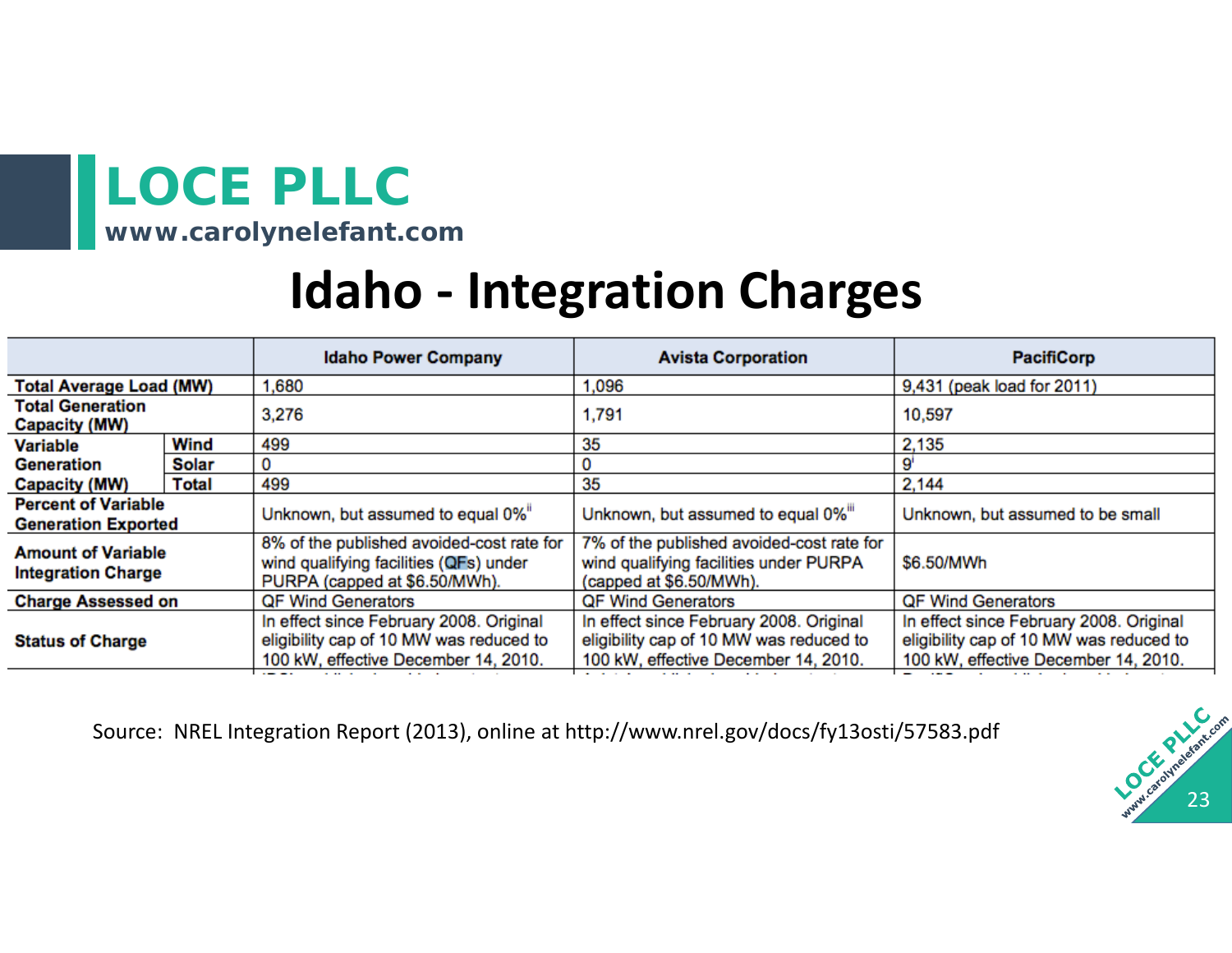

24

www.oc

•

### **Upcoming Issues**

- •• Efforts to account for hedging value of long term Ks in QF rates
- •Environmental compliance cost avoidance may increase with more stringent EPA regs
- •● RPS compliance obligations on the rise - RECs more valuable
- • Difficult interconnection procedures ‐ efforts to persuade states to adopt FERC small gen interconnect rules for QFs
- •Disputes over integration charges as renewables gain traction

Will or should complexity of PURPA be addressed?